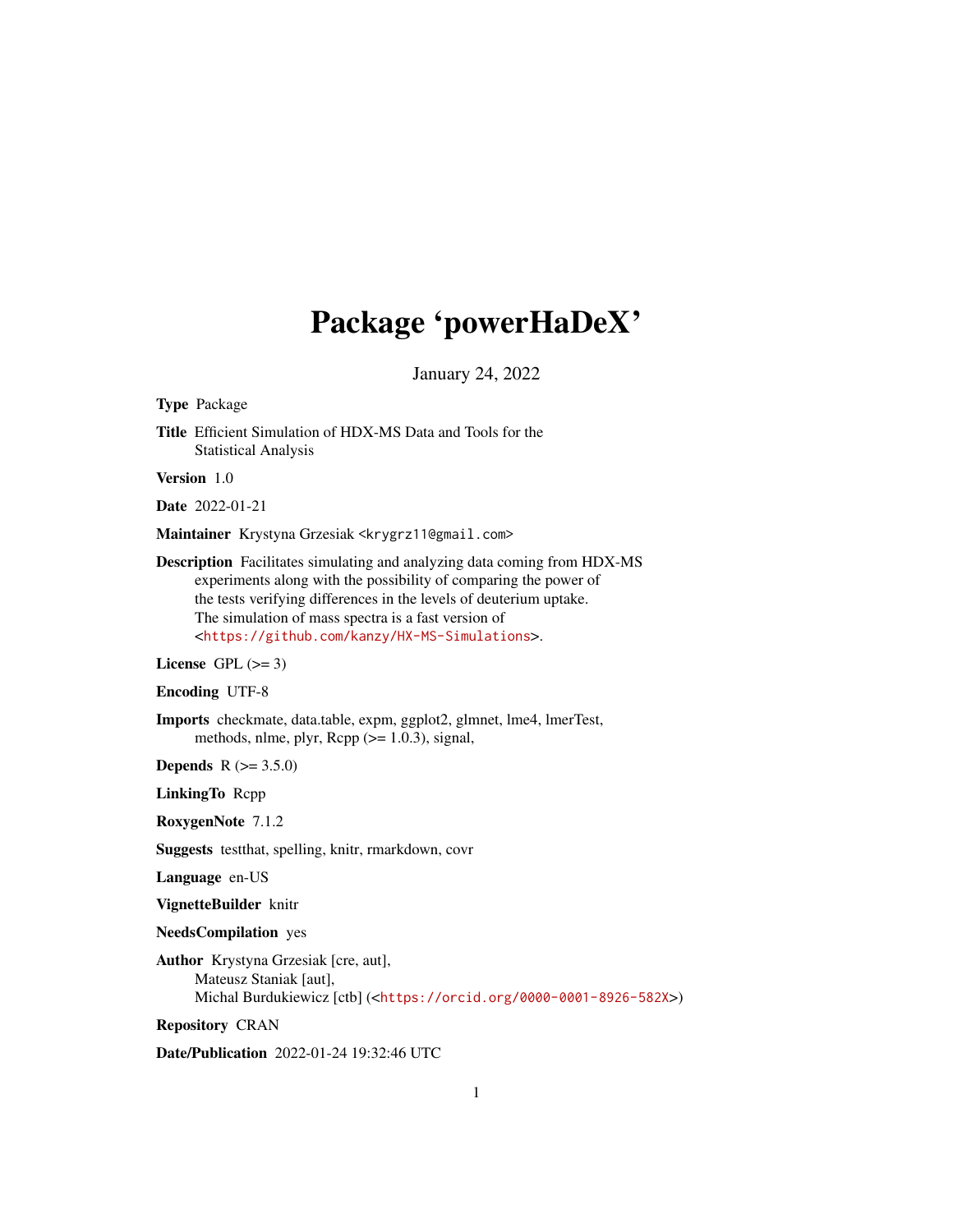# <span id="page-1-0"></span>R topics documented:

|       | $add\_column \dots \dots \dots \dots \dots \dots \dots \dots \dots \dots \dots \dots \dots \dots \dots \dots \dots \dots$ |                         |
|-------|---------------------------------------------------------------------------------------------------------------------------|-------------------------|
|       |                                                                                                                           | $\overline{\mathbf{3}}$ |
|       |                                                                                                                           | $\overline{5}$          |
|       |                                                                                                                           |                         |
|       |                                                                                                                           |                         |
|       |                                                                                                                           |                         |
|       |                                                                                                                           |                         |
|       |                                                                                                                           |                         |
|       |                                                                                                                           |                         |
|       |                                                                                                                           |                         |
|       |                                                                                                                           |                         |
|       |                                                                                                                           |                         |
|       |                                                                                                                           |                         |
|       |                                                                                                                           |                         |
|       |                                                                                                                           |                         |
|       |                                                                                                                           |                         |
|       |                                                                                                                           |                         |
| Index |                                                                                                                           |                         |

powerHDX-package *A short title line describing what the package does*

# Description

A more detailed description of what the package does. A length of about one to five lines is recommended.

# Details

This section should provide a more detailed overview of how to use the package, including the most important functions.

# Author(s)

Your Name, email optional.

Maintainer: Your Name <your@email.com>

#### References

This optional section can contain literature or other references for background information.

# See Also

Optional links to other man pages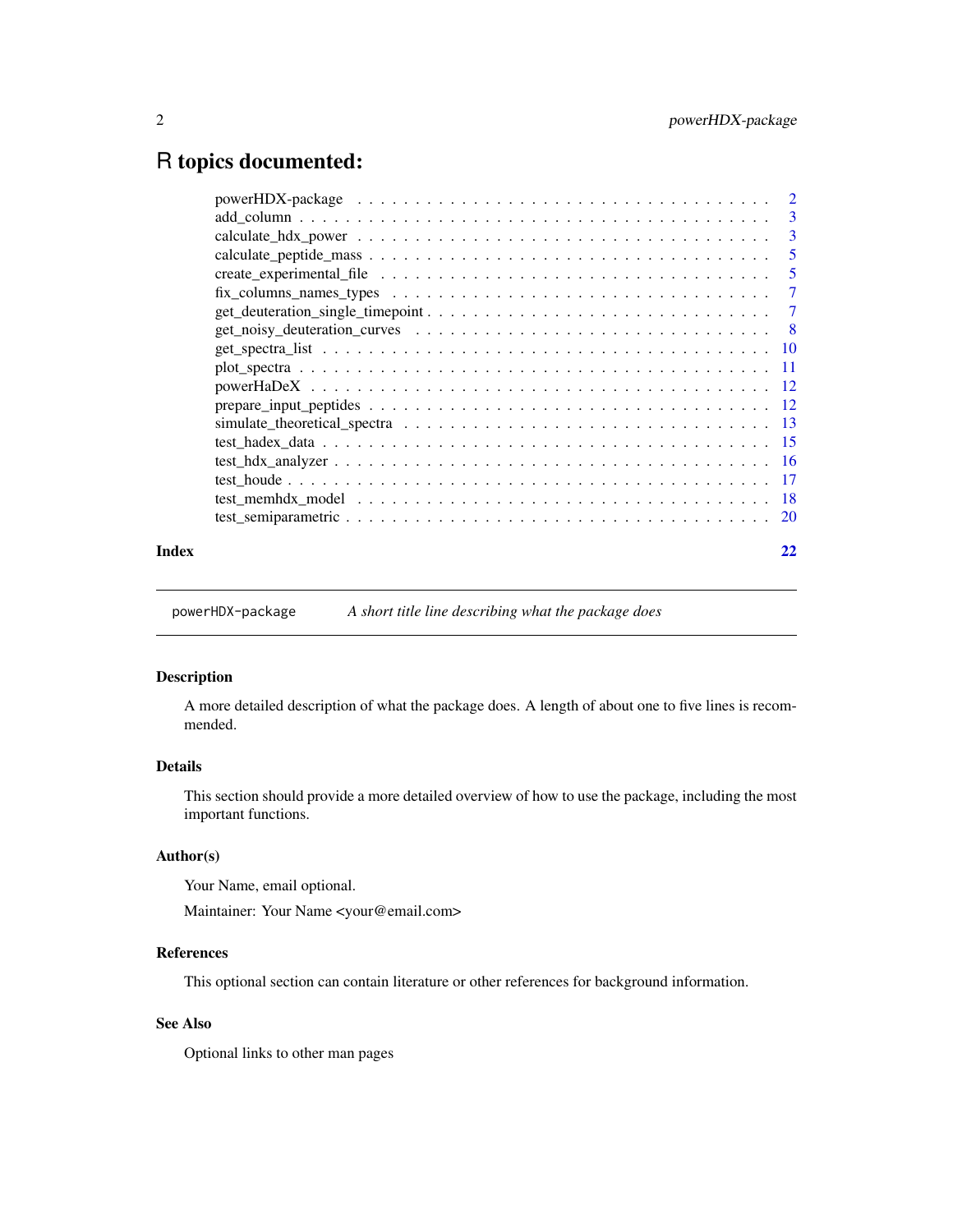# <span id="page-2-0"></span>add\_column 3

# Examples

```
## Not run:
     ## Optional simple examples of the most important functions
     ## These can be in \dontrun{} and \donttest{} blocks.
## End(Not run)
```
add\_column *Complete data frame with columns*

# Description

This function adds column if does not exist and fill it with provided value.

# Usage

```
add_column(data, col_name, value = NULL)
```
#### Arguments

| data     | a data frame of interest.                                               |
|----------|-------------------------------------------------------------------------|
| col name | a character. Name of column that should be created if it does not exist |
| value    | optional. A value to fill with.                                         |

<span id="page-2-1"></span>calculate\_hdx\_power *Calculate power of statistical tests for HDX experiments*

# Description

This function estimates power of statistical tests for HDX experiments.

# Usage

```
calculate_hdx_power(
  deuteration_curves,
  tests,
  significance_level = 0.05,
  summarized = TRUE
\mathcal{E}
```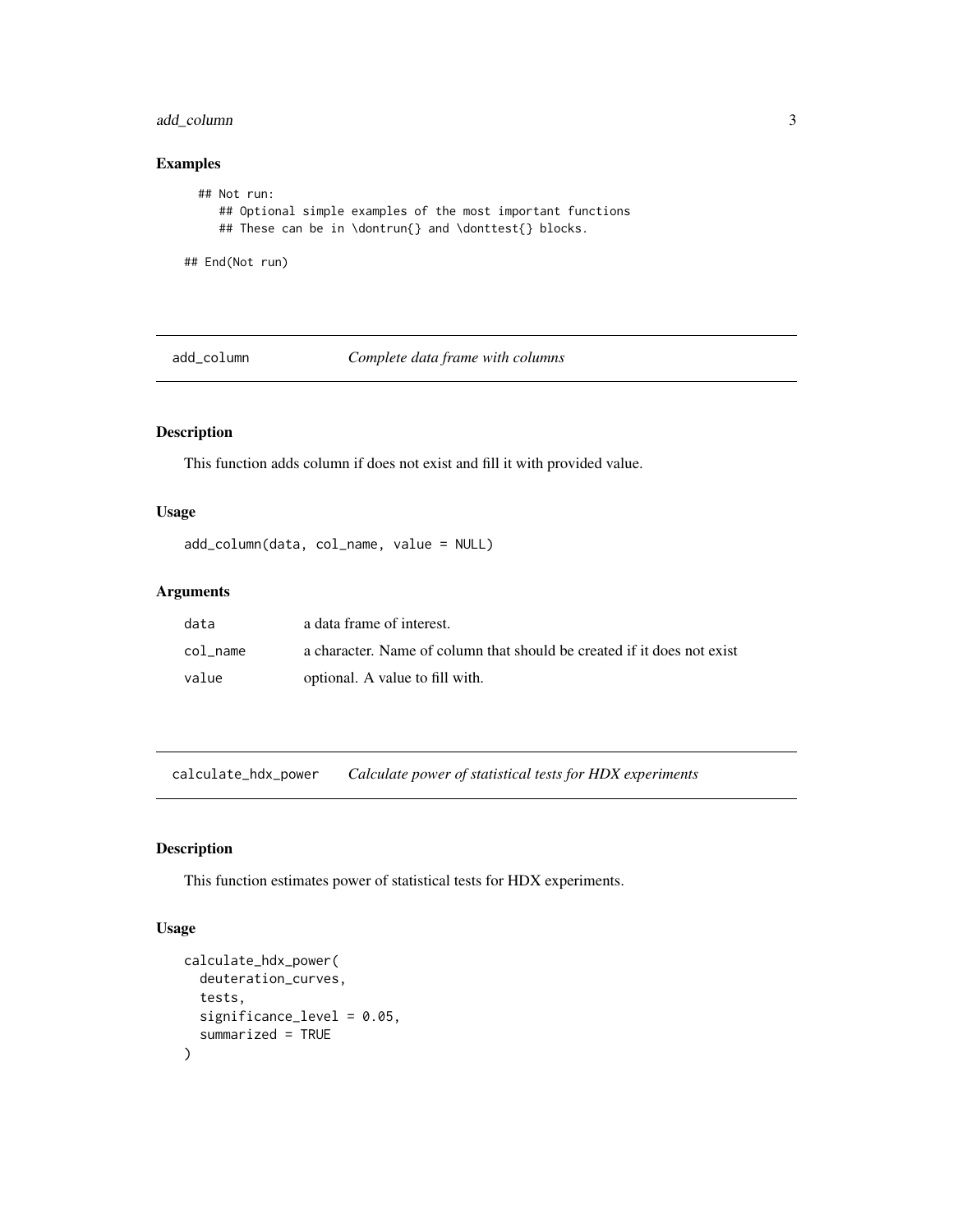#### Arguments

| deuteration_curves |                                                                                                                                                                                                                                                                                                                                                                                                                                                                                                                                                                                                                      |
|--------------------|----------------------------------------------------------------------------------------------------------------------------------------------------------------------------------------------------------------------------------------------------------------------------------------------------------------------------------------------------------------------------------------------------------------------------------------------------------------------------------------------------------------------------------------------------------------------------------------------------------------------|
|                    | list returned by the get_noisy_deuteration_curves                                                                                                                                                                                                                                                                                                                                                                                                                                                                                                                                                                    |
| tests              | lists of tests to perform. Each test function should take two parameters - data<br>(data_table containing replicated curves) and significance_level, and have<br>particular output - data frame of variables: Test (name of a test which should<br>be displayed in the final result), State_1, State_2 (biological states of in-<br>terest), Test_statistic, P_value, Significant_difference (the same as<br>p_value <= significance_level), Time (character, "continuous" or "categor-<br>ical"), Transformation (character, transformation that is used for exposure),<br>AIC, logLik. For example see test_houde. |
| significance_level |                                                                                                                                                                                                                                                                                                                                                                                                                                                                                                                                                                                                                      |
|                    | significance level that will be used for testing. See tests                                                                                                                                                                                                                                                                                                                                                                                                                                                                                                                                                          |
| summarized         | logical. Indicates whether the power should be calculated. Default TRUE.                                                                                                                                                                                                                                                                                                                                                                                                                                                                                                                                             |

#### Value

list of data.tables with test result, optionally summarized with power.

#### See Also

[test\\_houde](#page-16-1), [test\\_semiparametric](#page-19-1), [test\\_hdx\\_analyzer](#page-15-1), [test\\_memhdx\\_model](#page-17-1)

#### Examples

```
theo_spectra_pf_100 <- simulate_theoretical_spectra(sequence = "LVRKDLQN",
                                                    charge = c(3, 5),
                                                    protection_factor = 100,
                                                    times = c(0.167, 5),
                                                    pH = 7.5,
                                                    temperature = 15,
                                                    n_molecules = 500,
                                                    time_step_const = 1,
                                                    use_markov = TRUE)
theo_spectra_pf_200 <- simulate_theoretical_spectra(sequence = "LVRKDLQN",
                                                    charge = c(3, 5),
                                                    protection_factor = 200,
                                                    times = c(0.167, 5),
                                                    pH = 7.5,
                                                    temperature = 15,
                                                    n_molecules = 500,
                                                    time_step_const = 1,
                                                    use_markov = TRUE)
theo_spectra_two_states <- rbind(theo_spectra_pf_100, theo_spectra_pf_200)
deut_curves_p_states <- get_noisy_deuteration_curves(theo_spectra_two_states,
```
n\_replicates = 4,

<span id="page-3-0"></span>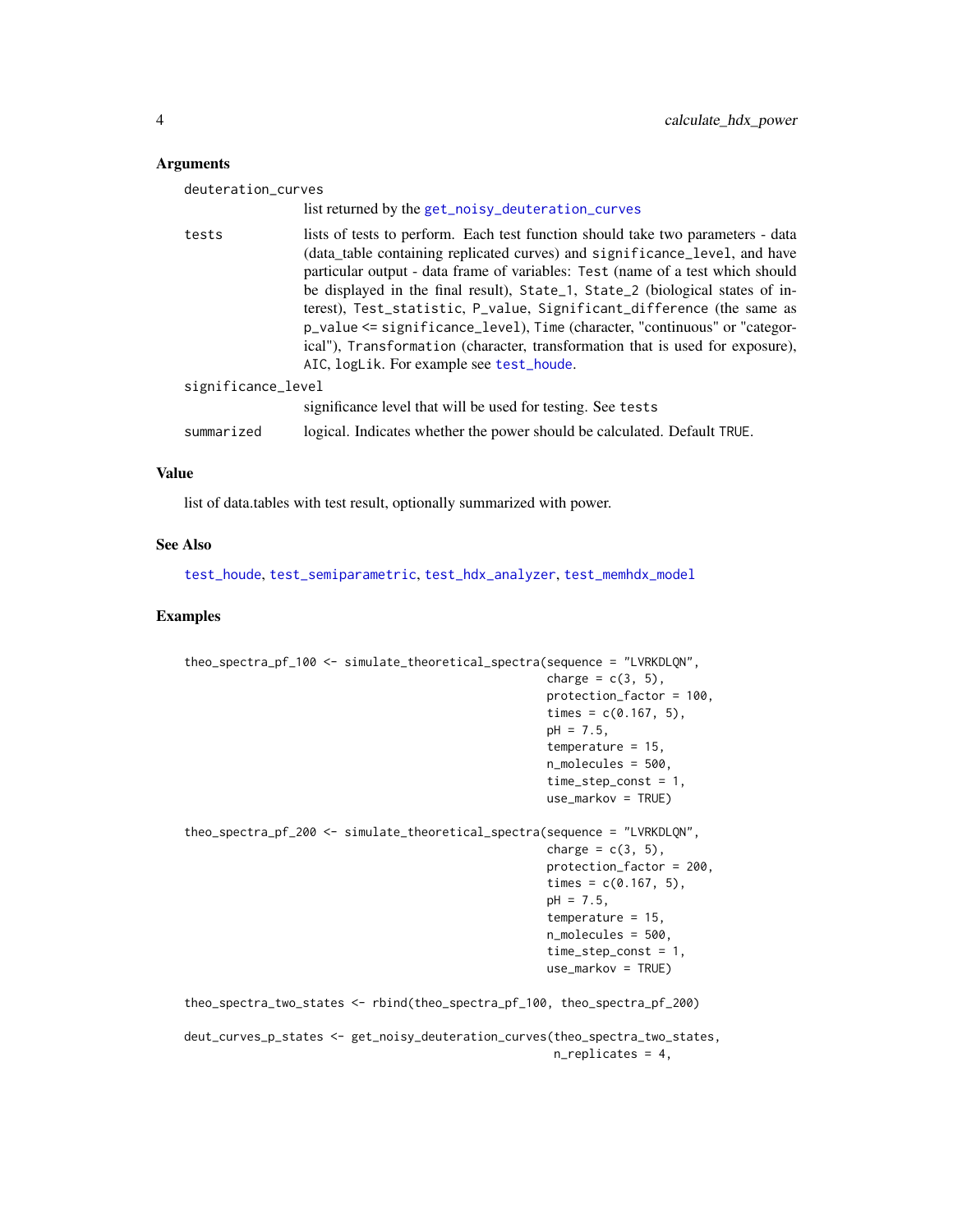```
n_experiments = 2,
compare_pairs = TRUE,
reference = "all")
```
<span id="page-4-0"></span>calculate\_hdx\_power(deut\_curves\_p\_states, tests = list(test\_houde), summarized = TRUE)

calculate\_peptide\_mass

*Peptide mass*

# Description

Calculate mass of undeuterated peptide

# Usage

calculate\_peptide\_mass(sequence)

#### Arguments

sequence character vector of amino acid sequence of a peptide

# Details

Calculates peptide mass as a sum of amino acids' from sequence masses and H2O mass (1.007825  $* 2 + 15.994915 = 18.01056.$ 

#### Value

a single number denoting the mass of the undeuterated peptide.

<span id="page-4-1"></span>create\_experimental\_file

*Create experimental file*

# Description

This function generates replications of mass spectra that are consistent with common experimental data files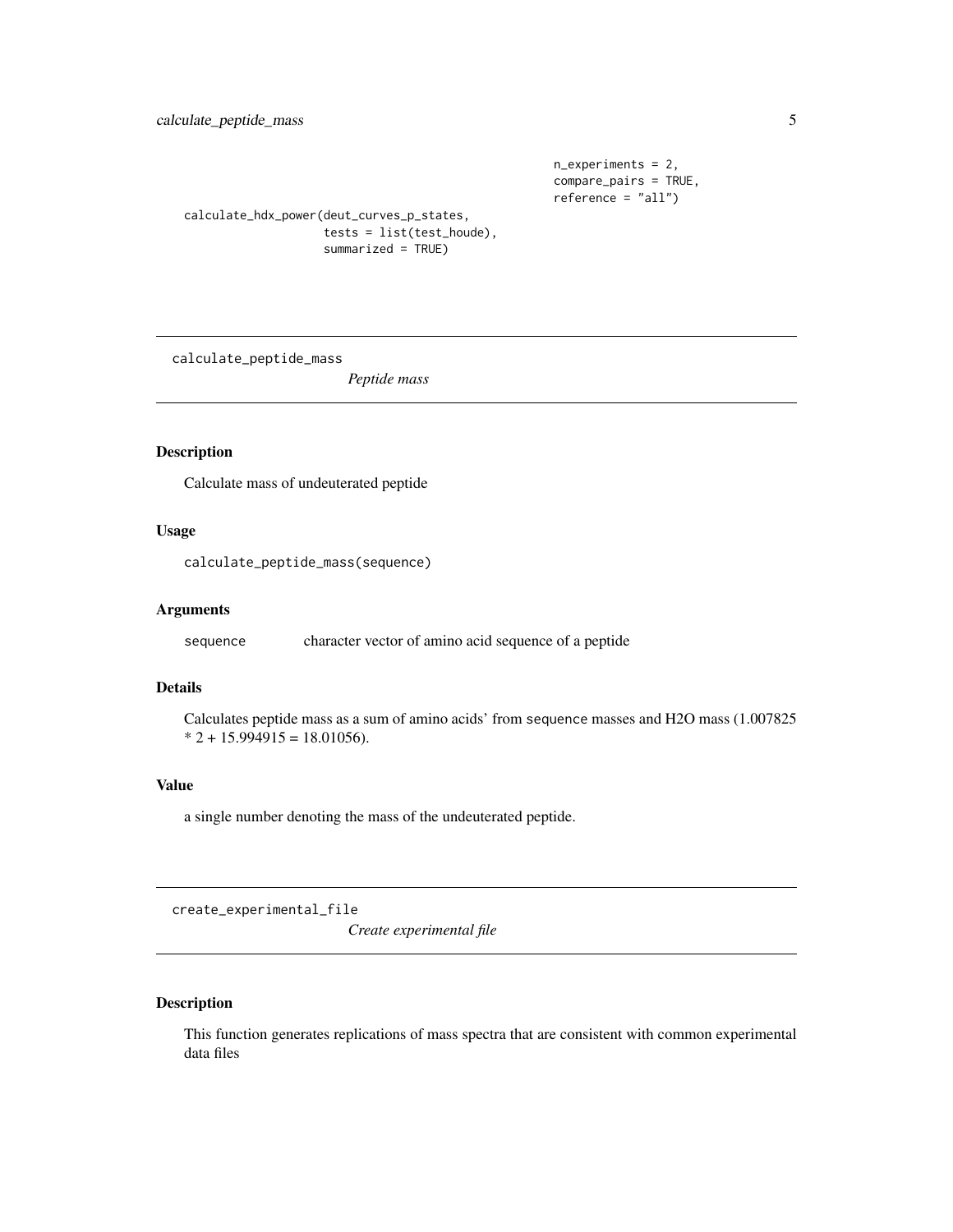# Usage

```
create_experimental_file(
  peptides,
  times = c(0.167, 1, 5, 25, 1440),
  charge,
  n_replicates = 3,
  mass_deviations = 50,
  intensity_deviations = NULL,
  file_type = "DynamX"
\mathcal{L}
```
# Arguments

| peptides             | a data frame of sequences (sequence), Protein, and Start, End and parameters<br>except times that can be used for simulating mass spectra. See simulate_theoretical_spectra<br>for more details about the additional parameters.                                                                                                                              |
|----------------------|---------------------------------------------------------------------------------------------------------------------------------------------------------------------------------------------------------------------------------------------------------------------------------------------------------------------------------------------------------------|
| times                | a vector of times at which deuteration levels will be measured (seconds)                                                                                                                                                                                                                                                                                      |
| charge               | vector of charges of the peptide ion. If NULL, one value is sampled from vector<br>2:6. Default NULL.                                                                                                                                                                                                                                                         |
| n_replicates         | number of technical replicates to create                                                                                                                                                                                                                                                                                                                      |
| mass_deviations      |                                                                                                                                                                                                                                                                                                                                                               |
|                      | mass deviation in parts per million. Either a single number (then the error at<br>each time point will be the same) or a vector of the same length as number of<br>unique time points in the experiment. The error will be sampled from normal<br>distribution with standard deviation equal to                                                               |
|                      | $mass_{d}eviations * undeuterated_{mass}/1e6$                                                                                                                                                                                                                                                                                                                 |
|                      | Default to 50.                                                                                                                                                                                                                                                                                                                                                |
| intensity_deviations |                                                                                                                                                                                                                                                                                                                                                               |
|                      | optional, standard deviations of random noise that will be added to intensities.<br>Either a single number (then the error at each time point will be the same) or<br>a vector of the same length as number of unique time points in the experiment.<br>The error will be sampled from normal distribution with these standard devia-<br>tions. Default NULL. |
| file_type            | the type of file. Default to "DynamX".                                                                                                                                                                                                                                                                                                                        |

## Value

data table. The table of HDX-MS results consistent with 'file\_type' format.

```
peptides <- data.frame(sequence = c("FPTTKTY", "LVRKDLQN"),
                      protection_factor = c(10, 100))
create_experimental_file(peptides, charge = 1:3)
```
<span id="page-5-0"></span>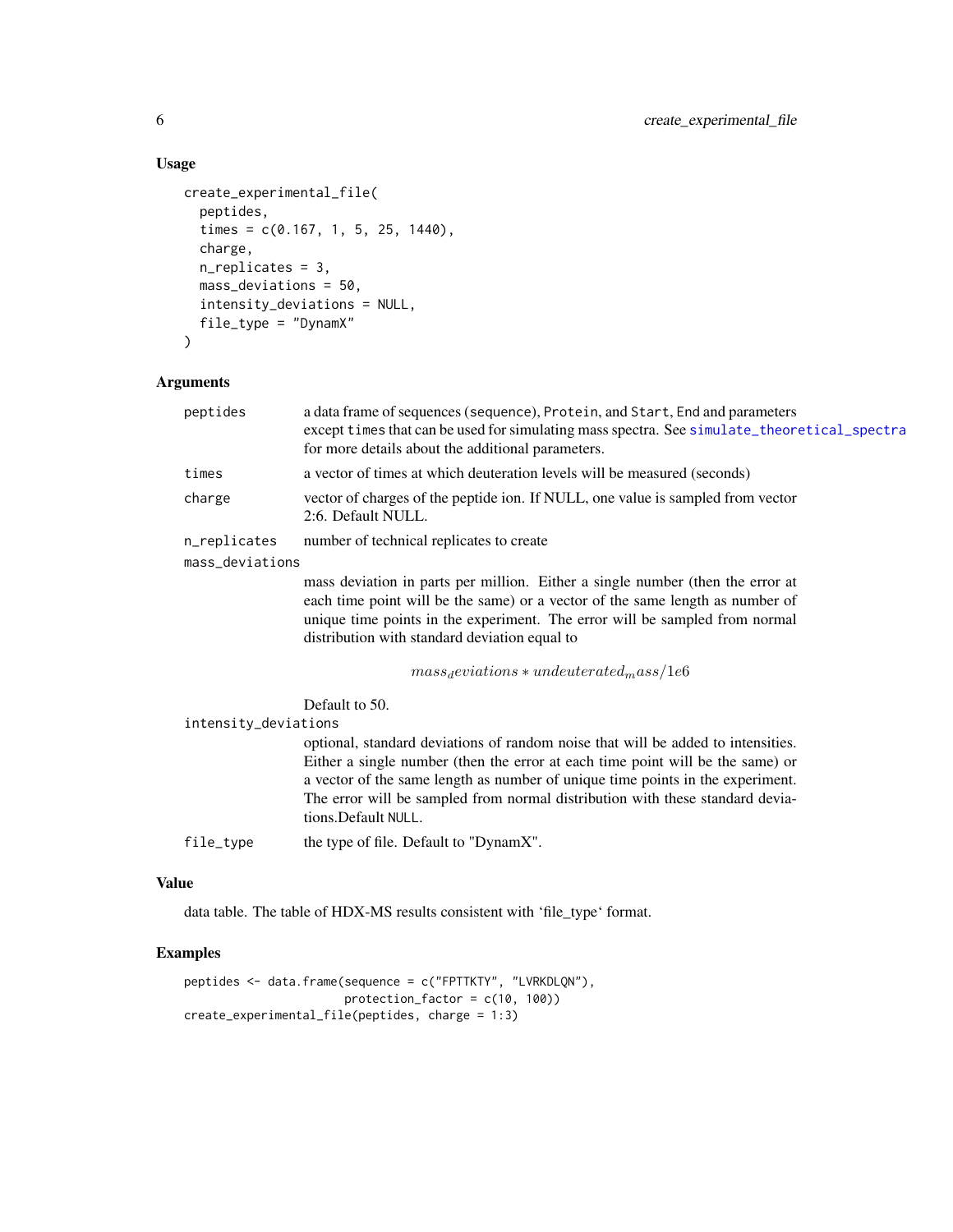<span id="page-6-0"></span>fix\_columns\_names\_types

*Standardize column names and types*

# Description

Standardize column names and types

# Usage

fix\_columns\_names\_types(curves)

# Arguments

curves list of lists of data.tables

get\_deuteration\_single\_timepoint

*Calculates deuteration for given timepoint*

#### Description

Calculates deuteration for given timepoint

#### Usage

```
get_deuteration_single_timepoint(
  initial_matrix,
  time_sequence,
  hd_probs,
  dh_probs
\mathcal{L}
```
# Arguments

initial\_matrix A matrix

| time_sequence | vector of exchange times       |
|---------------|--------------------------------|
| hd_probs      | probabilities of transition HD |
| dh_probs      | probabilities of transition DH |

# Value

a matrix denoting hydrogen-deuterium exchange for given timepoint.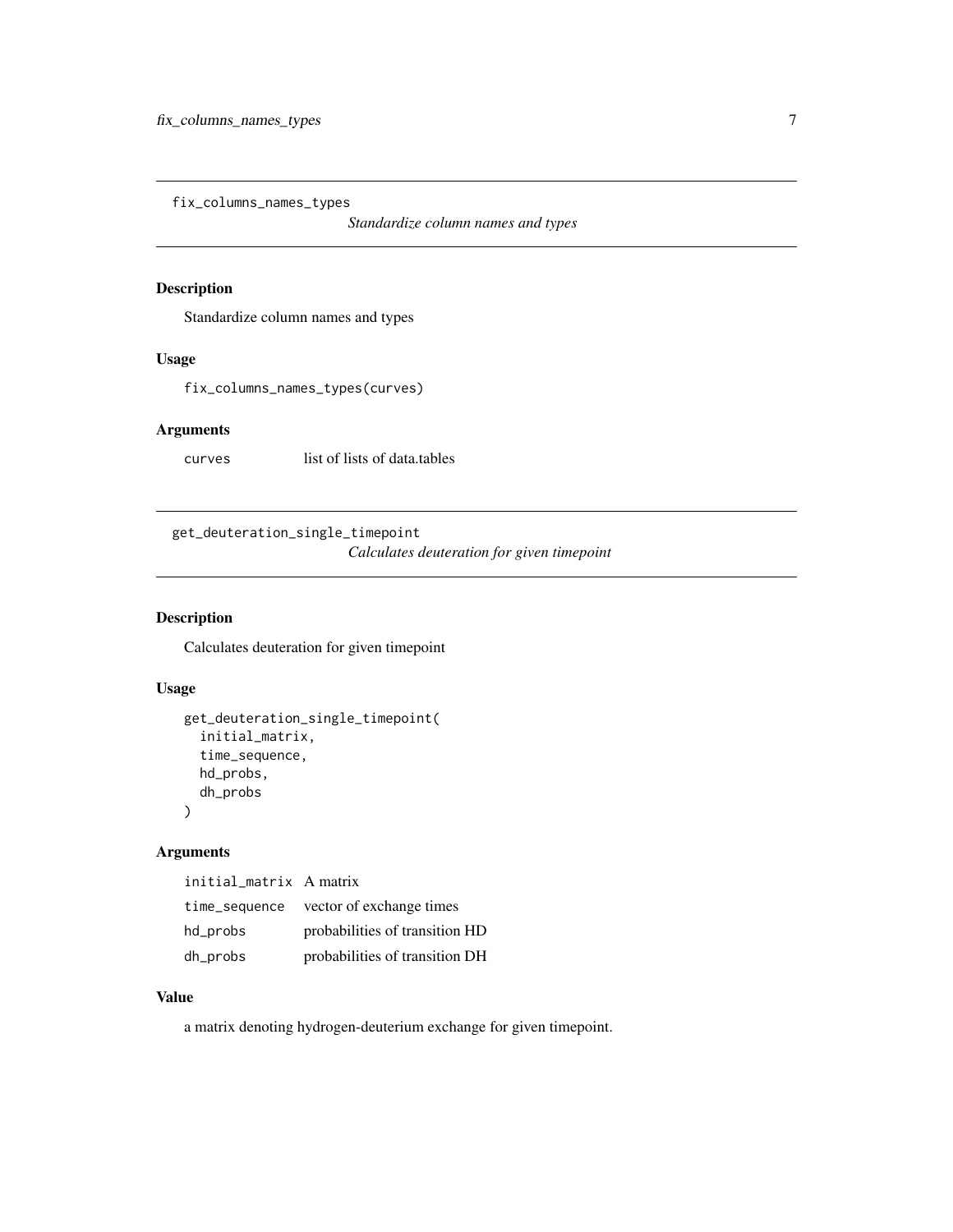<span id="page-7-1"></span><span id="page-7-0"></span>get\_noisy\_deuteration\_curves

*Replicated deuterium uptake curves*

## Description

This function creates a list of lists of noisy deuteration curves based on theoretical spectra in order to imitate the data from the HDX experiments.

# Usage

```
get_noisy_deuteration_curves(
  theoretical_spectra,
  compare_pairs = TRUE,
  reference = NA,
  n_replicates = 4,
  n_experiments = 100,
 mass_deviations = 50,
  intensity_deviations = NULL,
 per_run_deviations = NULL,
  relative = TRUE
\mathcal{L}
```
# Arguments

theoretical\_spectra

|                 | a data table or a list of data tables of theoretical spectra created by the function<br>simulate_theoretical_spectra.                                                                                                                                                                                                   |
|-----------------|-------------------------------------------------------------------------------------------------------------------------------------------------------------------------------------------------------------------------------------------------------------------------------------------------------------------------|
| compare_pairs   | if FALSE, all groups (defined by the protection factor) will be considered jointly.<br>If TRUE (default), each protection factor will be considered together with the<br>protection factor given by the 'reference' parameter.                                                                                          |
| reference       | protection factor that will be used for comparison to other protection factors in.<br>The function accepts either NA (for comparing all protection factors), a number<br>(for comparing with reference value of protection factor) or "all" (for pairwise<br>comparisons of all the possible combinations). Default NA. |
| n_replicates    | number of technical replicates to create                                                                                                                                                                                                                                                                                |
| n_experiments   | number of replicates of an experiment for power calculation.                                                                                                                                                                                                                                                            |
| mass_deviations |                                                                                                                                                                                                                                                                                                                         |
|                 | mass deviation in parts per million. Either a single number (then the error at<br>each time point will be the same) or a vector of the same length as number of<br>unique time points in the experiment. The error will be sampled from normal                                                                          |

distribution with standard deviation equal to

 $mass<sub>d</sub>eviations * undeuterated<sub>m</sub>ass/1e6$ 

Default to 50.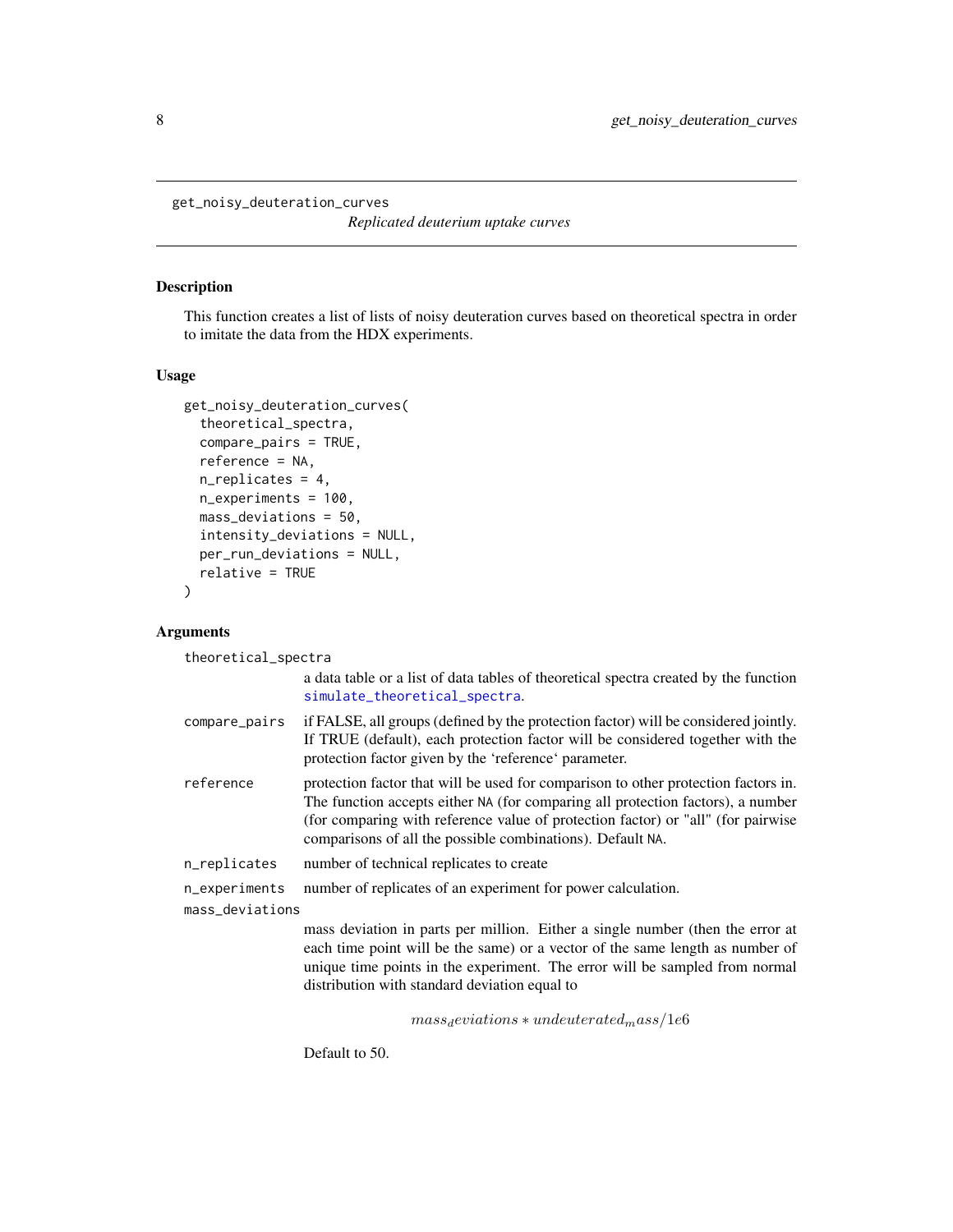intensity\_deviations

optional, standard deviations of random noise that will be added to intensities. Either a single number (then the error at each time point will be the same) or a vector of the same length as number of unique time points in the experiment. The error will be sampled from normal distribution with these standard deviations.Default NULL.

per\_run\_deviations

optional, standard deviations of random noise that will be added to deuteration curves. Either a single number (then the error at each time point will be the same) or a vector of the same length as number of unique time points in the experiment. The error will be sampled from normal distribution with these standard deviations. Default NULL.

relative logical, if TRUE (default), each deuteration curve will start at 0 (relative mass will be returned). Default TRUE.

#### Value

a list (for paired states when compare\_pairs is TRUE) of lists (repetitions of experiment for power calculations) of data tables of the variables:

- Sequence provided amino acid sequence
- Rep technical replication
- State provided protection factor (the theoretical in practice unknown state of the protein)
- Exposure exposure time
- Mass mass or deuterium uptake when relative is TRUE.
- Charge charge

- Experimental\_state - the biological state (from the viewpoint of the experimenter) provided in the case when compare\_pairs is TRUE.

```
theo_spectra_pf_100 <- simulate_theoretical_spectra(sequence = "LVRKDLQN",
                                                     charge = c(3, 5),
                                                     protection_factor = 100,
                                                     times = c(0.167, 5),
                                                     pH = 7.5,
                                                     temperature = 15,
                                                     n_molecules = 500,
                                                     time_step_const = 1,
                                                     use_markov = TRUE)
theo_spectra_pf_200 <- simulate_theoretical_spectra(sequence = "LVRKDLQN",
                                                     charge = c(3, 5),
                                                     protection_factor = 200,
                                                     times = c(0.167, 5),
                                                     pH = 7.5,
                                                     temperature = 15,
                                                     n_molecules = 500,
                                                     time_step_const = 1,
```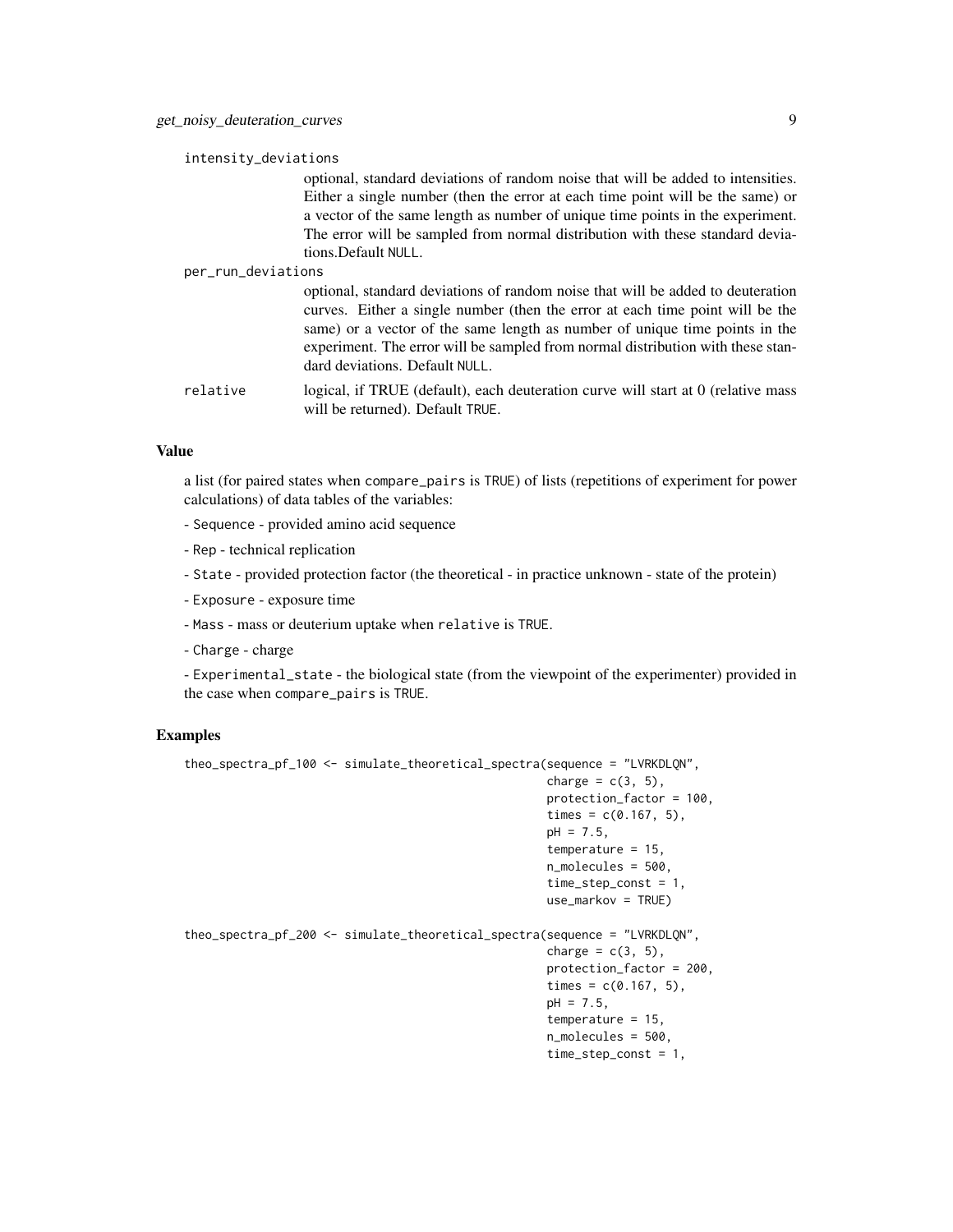```
use_markov = TRUE)
theo_spectra_two_states <- rbind(theo_spectra_pf_100, theo_spectra_pf_200)
deut_curves_p_states <- get_noisy_deuteration_curves(theo_spectra_two_states,
                                                     n_replicates = 4,
                                                     n_experiments = 2,
                                                     compare_pairs = TRUE,
                                                     reference = "all")
```
get\_spectra\_list *Get a list of spectra*

#### Description

Create a list of data tables of spectra for all states jointly or paired states.

#### Usage

```
get_spectra_list(theoretical_spectra, compare_pairs = FALSE, reference = NA)
```
#### Arguments

| theoretical_spectra |                                                                                                                                                                                                                                                                                                                         |
|---------------------|-------------------------------------------------------------------------------------------------------------------------------------------------------------------------------------------------------------------------------------------------------------------------------------------------------------------------|
|                     | a data table or a list of data tables of theoretical spectra created by the function<br>simulate_theoretical_spectra.                                                                                                                                                                                                   |
| compare_pairs       | if FALSE, all groups (defined by the protection factor) will be considered jointly.<br>If TRUE (default), each protection factor will be considered together with the<br>protection factor given by the 'reference' parameter.                                                                                          |
| reference           | protection factor that will be used for comparison to other protection factors in.<br>The function accepts either NA (for comparing all protection factors), a number<br>(for comparing with reference value of protection factor) or "all" (for pairwise<br>comparisons of all the possible combinations). Default NA. |

#### Details

If the parameter compare\_pairs is FALSE then all the provided protection factors will be considered jointly. If compare\_pairs is TRUE, then the parameter reference is necessary (a single number or "all"). Then the data is split via the supplementary function [get\\_paired\\_spectra](#page-0-0) into data tables of spectra with paired biological states (the reference protection factor and the protection factor of interest if provided, or all the possible pairs if reference equals "all").

#### Value

list of data.tables containing spectra - for paired states or all states.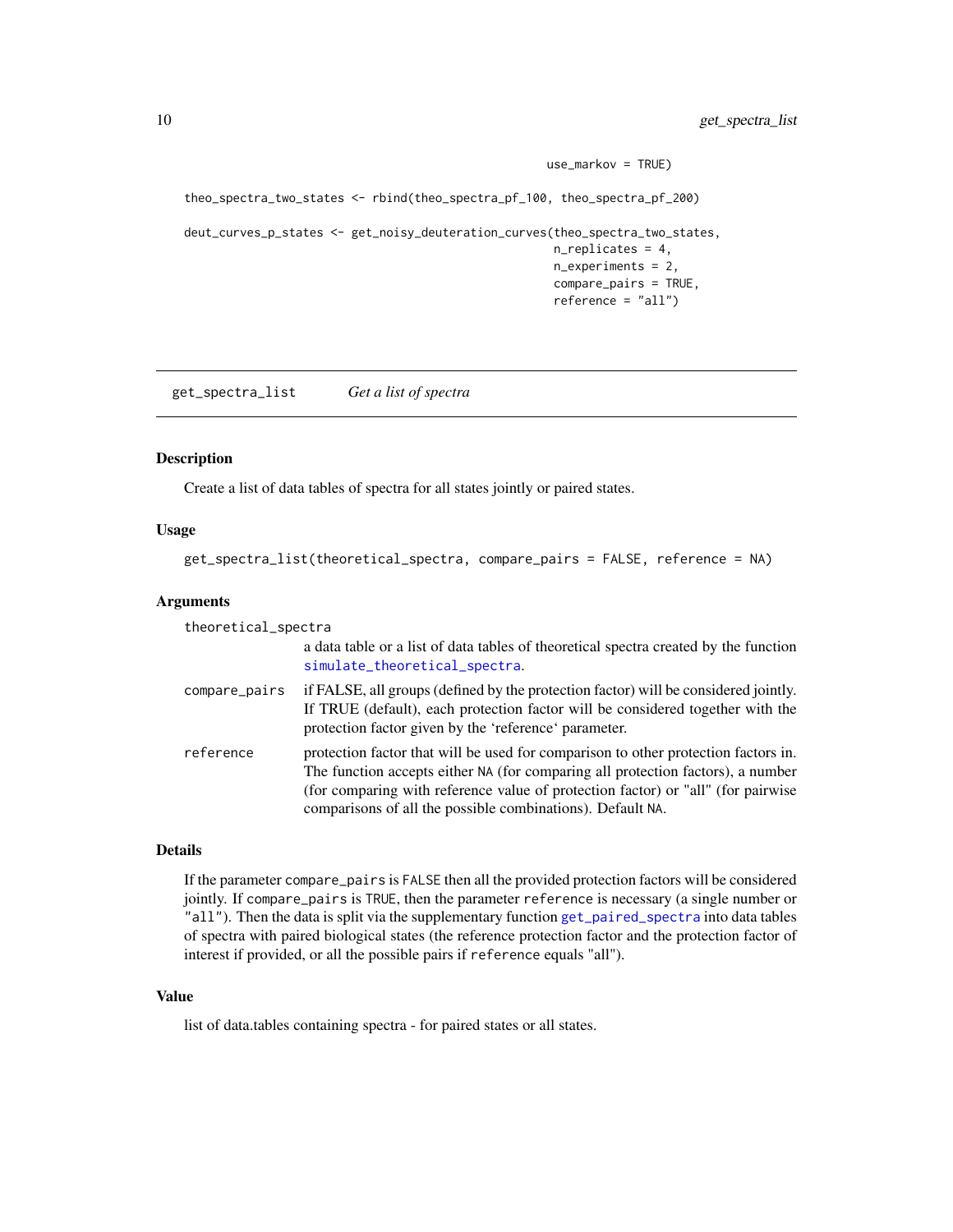#### <span id="page-10-0"></span>Description

Graphical visualization of mass spectra obtained using the function [simulate\\_theoretical\\_spectra](#page-12-1).

# Usage

```
plot_spectra(
  spectra,
  time_points = unique(spectra[["Exposure"]]),
  charges = unique(spectra[["Charge"]]),
  control_time = FALSE,
  ...
\mathcal{L}
```
# Arguments

| spectra      | data table. Result of simulate_theoretical_spectra.                                                         |
|--------------|-------------------------------------------------------------------------------------------------------------|
| time_points  | vector of values of exposure times to be displayed on the plot. Default unique (spectra[["Exposure"]])      |
| charges      | vector of charges to be displayed on the plot. Default unique (spectra [["Charge"]]).                       |
| control_time | logical. Indicates whether the spectrum at the control time (conventionally equal<br>to 0) should be drawn. |
| $\cdots$     | additional arguments passing to the theme.                                                                  |

# Details

This function draws mass spectra from data obtained via [simulate\\_theoretical\\_spectra](#page-12-1).

#### Value

ggplot object

```
theo_spectra <- simulate_theoretical_spectra(sequence = "LVRKDLQN",
                                             charge = c(3, 5),
                                             protection_factor = 100,
                                             times = c(0.167, 5),
                                             pH = 7.5,
                                             temperature = 15,
                                             n_molecules = 500,
                                             time_step_const = 1,
                                             use_markov = TRUE)
```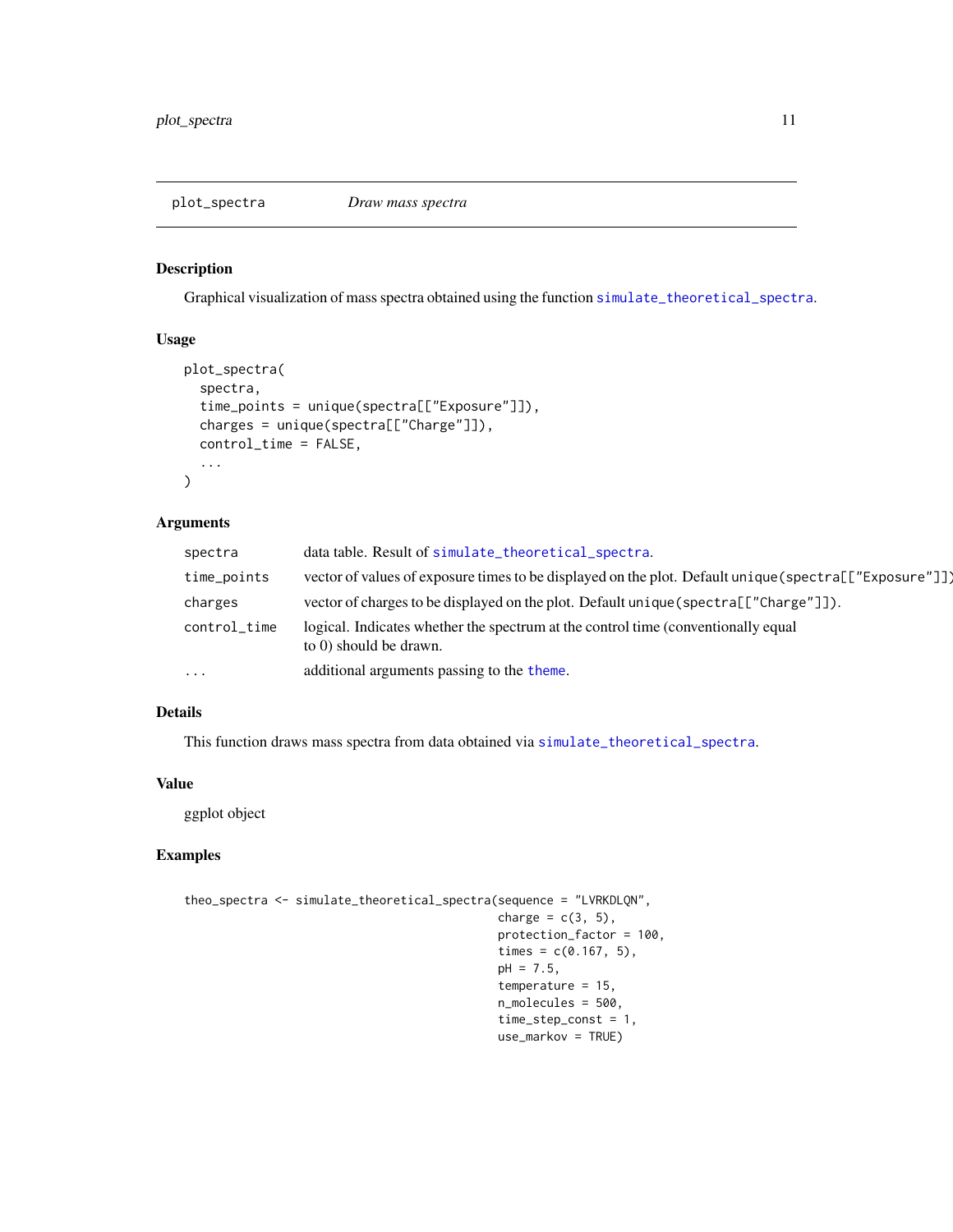plot\_spectra(theo\_spectra)

powerHaDeX *powerHaDeX*

# Description

The R-package powerHaDeX for simulating and analyzing data coming from HDX-MS experiments along with the possibility of comparing the power of the tests verifying differences in deuteration levels.

### Author(s)

Michal Burdukiewicz, Krystyna Grzesiak, Mateusz Staniak

prepare\_input\_peptides

*Prepare input for* [create\\_experimental\\_file](#page-4-1)

# Description

Supplementary function providing appropriate input.

#### Usage

```
prepare_input_peptides(peptides)
```
#### Arguments

peptides a data frame of parameters for which [simulate\\_theoretical\\_spectra](#page-12-1) will be executed.

# Value

a data frame being a proper input for [create\\_experimental\\_file](#page-4-1).

<span id="page-11-0"></span>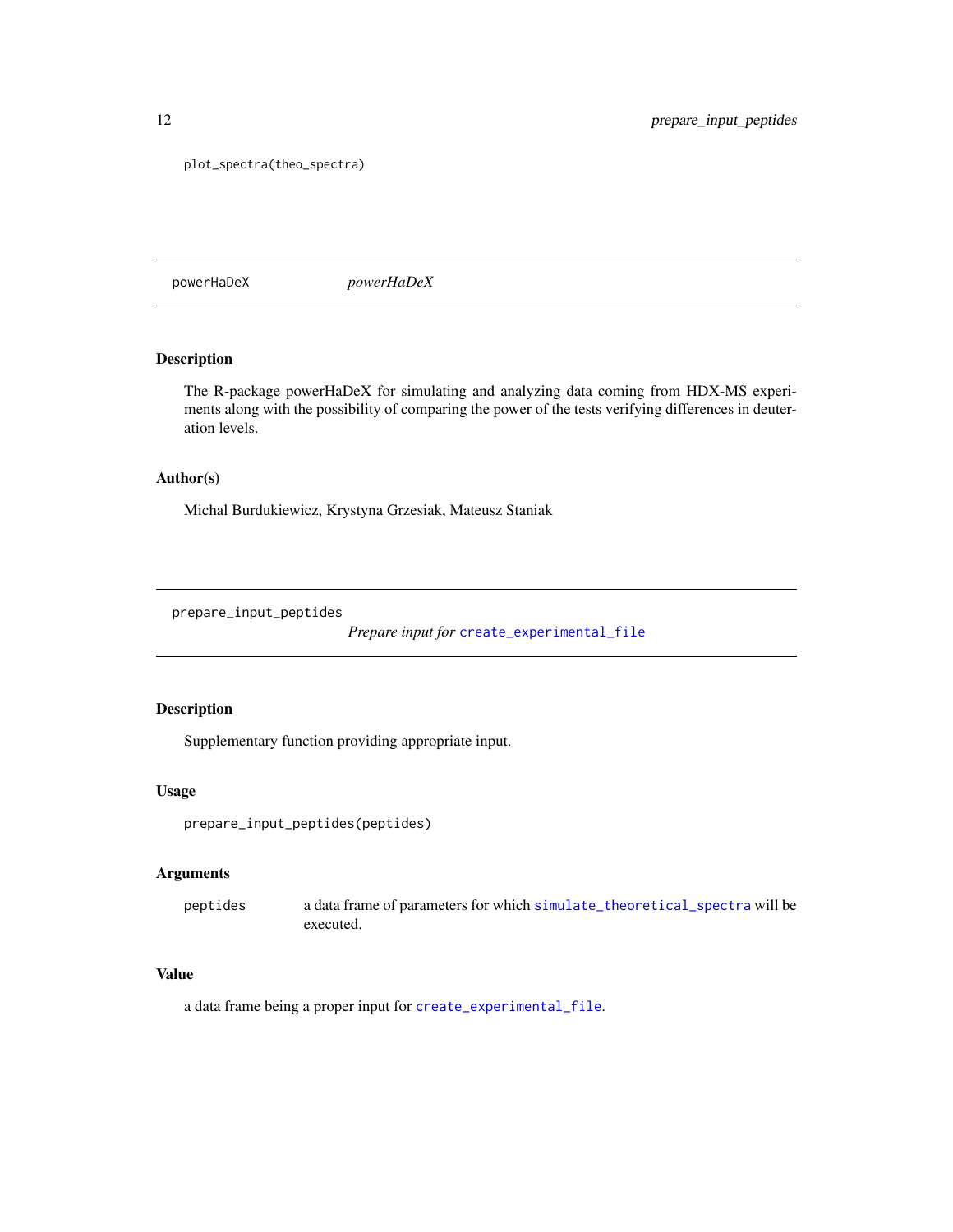<span id="page-12-1"></span><span id="page-12-0"></span>simulate\_theoretical\_spectra

*Simulate theoretical spectra of a deuterated peptide over time*

# Description

Simulate theoretical spectra of a deuterated peptide over time

# Usage

```
simulate_theoretical_spectra(
  sequence,
 charge = NULL,
 protection_factor = 1,
  times = c(60, 600),
 pH = 7.5,
  temperature = 15,
 n_molecules = 100,
  time_step_const = 1,
  if_corr = FALSE,
 min_probability = 1e-04,
 use_markov = TRUE
)
```
# Arguments

| sequence          | amino acid sequence of a peptide as a single string                                                                                                                                                                                            |
|-------------------|------------------------------------------------------------------------------------------------------------------------------------------------------------------------------------------------------------------------------------------------|
| charge            | vector of charges of the peptide ion. If NULL, one value is sampled from vector<br>2:6. Default NULL.                                                                                                                                          |
| protection_factor |                                                                                                                                                                                                                                                |
|                   | protection factor. If a single number of provided, same protection factor will be<br>assumed for each amide. Default value: 1 (indicates that the exchange rate is<br>equal to the intristic exchange rate)                                    |
| times             | a vector of times at which deuteration levels will be measured (seconds)                                                                                                                                                                       |
| pH                | pH of the reaction. Default to 7.5.                                                                                                                                                                                                            |
| temperature       | temperature of the reaction (Celsius)                                                                                                                                                                                                          |
| n_molecules       | number of peptide molecules. Default to 100.                                                                                                                                                                                                   |
| time_step_const   |                                                                                                                                                                                                                                                |
|                   | time step constant. Default value: \$1\$. Value that indicates the length of the<br>time step of the simulation. The bigger the time step, the fewer time points are<br>simulated (the fewer iterations in case of Zhong-Yuan Kan's approach). |
| if_corr           | logical. PH correction indicator. Default value FALSE. The value of pH is equal<br>to pD. If there is correction, the $pD = pH + 0.4$ . (Conelly et al 1993)                                                                                   |
| min_probability   |                                                                                                                                                                                                                                                |
|                   | emallest isotonic probability to consider                                                                                                                                                                                                      |

smallest isotopic probability to consider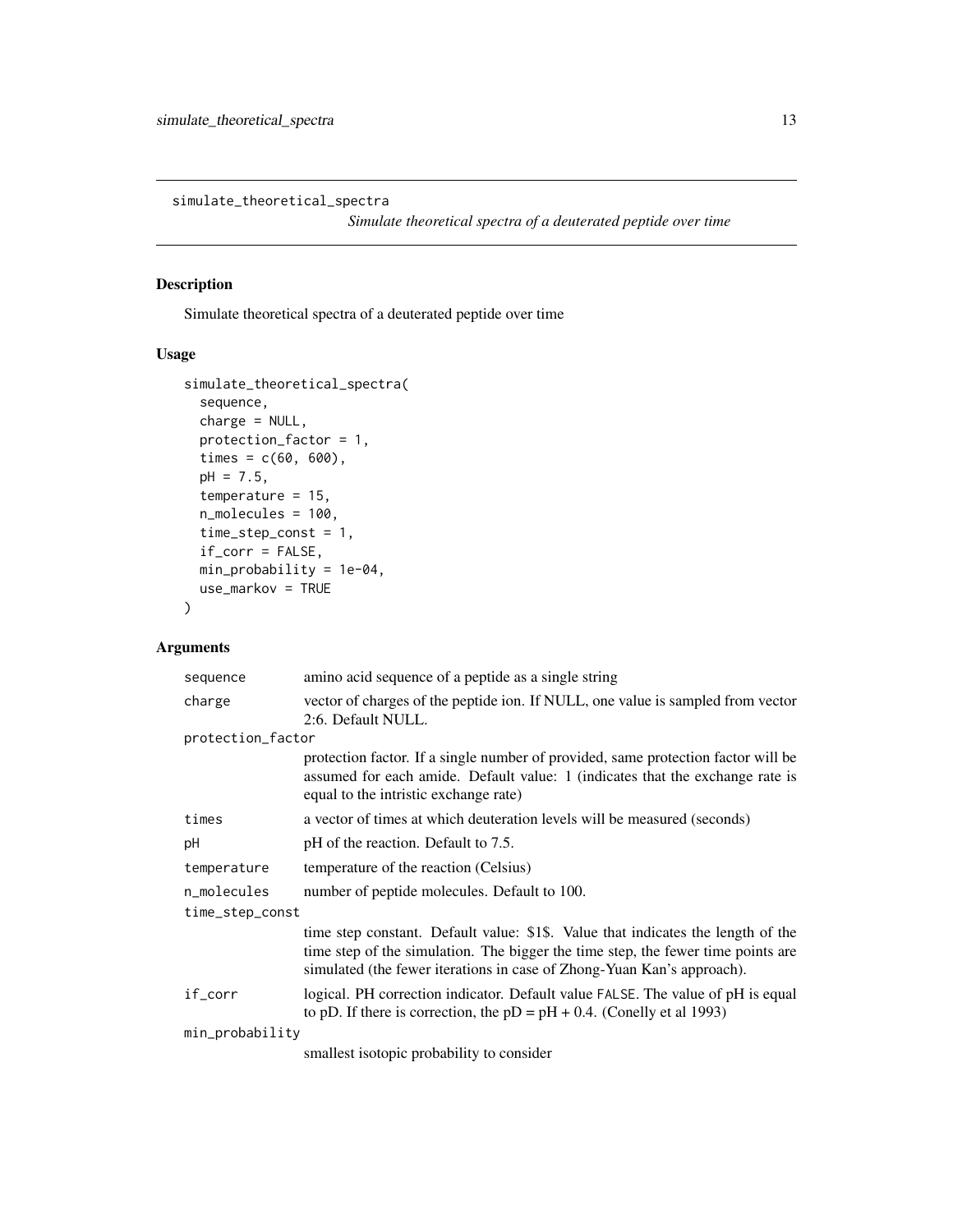<span id="page-13-0"></span>use\_markov logical. If TRUE algorithm basing on Markov chain will be used. If FALSE simulation provided by Zhong-Yuan Kan will be executed. Default to TRUE, as it fastens the calculation

### Details

To the results calculated by [get\\_iso\\_probs\\_deut](#page-0-0) is added a minimal exchange control - for time point 0 (directly after adding a buffer). The m/z values are obtained as a ratio of the peptide\_mass magnified by proton mass and the peptide charge. The distribution of undeuterated peptide is the intensities vector.

#### Value

a data table of variables:

- Exposure time point of a measurement,
- Mz mass-to-charge ratio,
- Intensity isotopic probabilities larger than min\_probability(the smaller ones are zeroes)

and the variables provided by user

- Sequence,
- PF,
- Charge,
- PH.

#### See Also

The algorithm that is used to simulate theoretical spectra is based on Zhong-Yuan Kan's implementation in Matlab. The original version of codes is located in the repository [https://github.](https://github.com/kanzy/HX-MS-Simulations) [com/kanzy/HX-MS-Simulations](https://github.com/kanzy/HX-MS-Simulations) (as at 29.06.2020). In the powerHaDeX package can be found the Kan's algorithm re-implemented in R (using Rcpp) and the accelerated implementation (that uses Markov chains' properties). Moreover, the package powerHaDeX allows the user to simulate spectra for more than one exposure time for both (Rcpp and Markov) approaches.

```
simulate_theoretical_spectra(sequence = "LVRKDLQN",
                             charge = c(3, 5),
                             protection_factor = 100,
                             times = c(0.167, 5),
                             pH = 7.5,
                             temperature = 15,
                             n_molecules = 500,
                             time_step_const = 1,
                             use_markov = TRUE)
```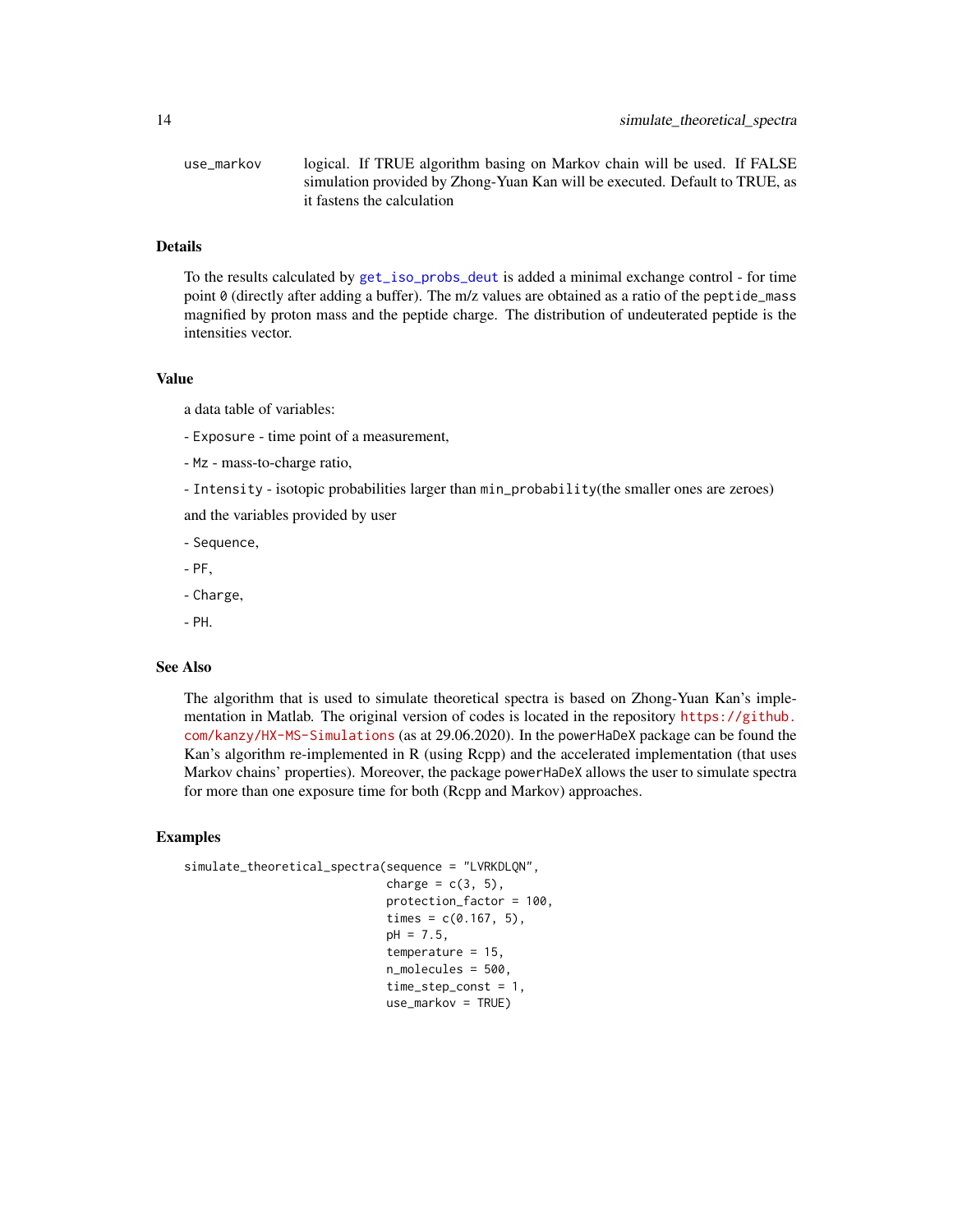#### <span id="page-14-0"></span>Description

This function converts the data from HaDeX in order to make it compatible with the input of test functions and perform the testing procedures of provided tests.

#### Usage

```
test_hadex_data(
  dat,
 states = unique(dat[["State"]])[1:2],
  tests = list(test_houde)
)
```
# Arguments

| dat    | data.table. The data of hdx_data class from the HaDeX package.                                                                                           |
|--------|----------------------------------------------------------------------------------------------------------------------------------------------------------|
| states | a character vector containing two states from provided 'dat' that should be<br>tested. By default the first two states (if exist) from 'dat' are chosen. |
| tests  | a list of testing functions. In the 'powerHaDeX' package the following tests are<br>implemented:                                                         |
|        | test_houde.                                                                                                                                              |
|        | - test_hdx_analyzer,                                                                                                                                     |
|        | - test_memhdx_model,                                                                                                                                     |
|        | -test_semiparametric.                                                                                                                                    |

#### Value

This function returns a data table of variables:

- Test name of test,
- State\_1, State\_2 tested states from states,
- Significant\_difference TRUE or FALSE, indicating whether the null hypothesis is rejected
- Sequence amino acid sequence that was tested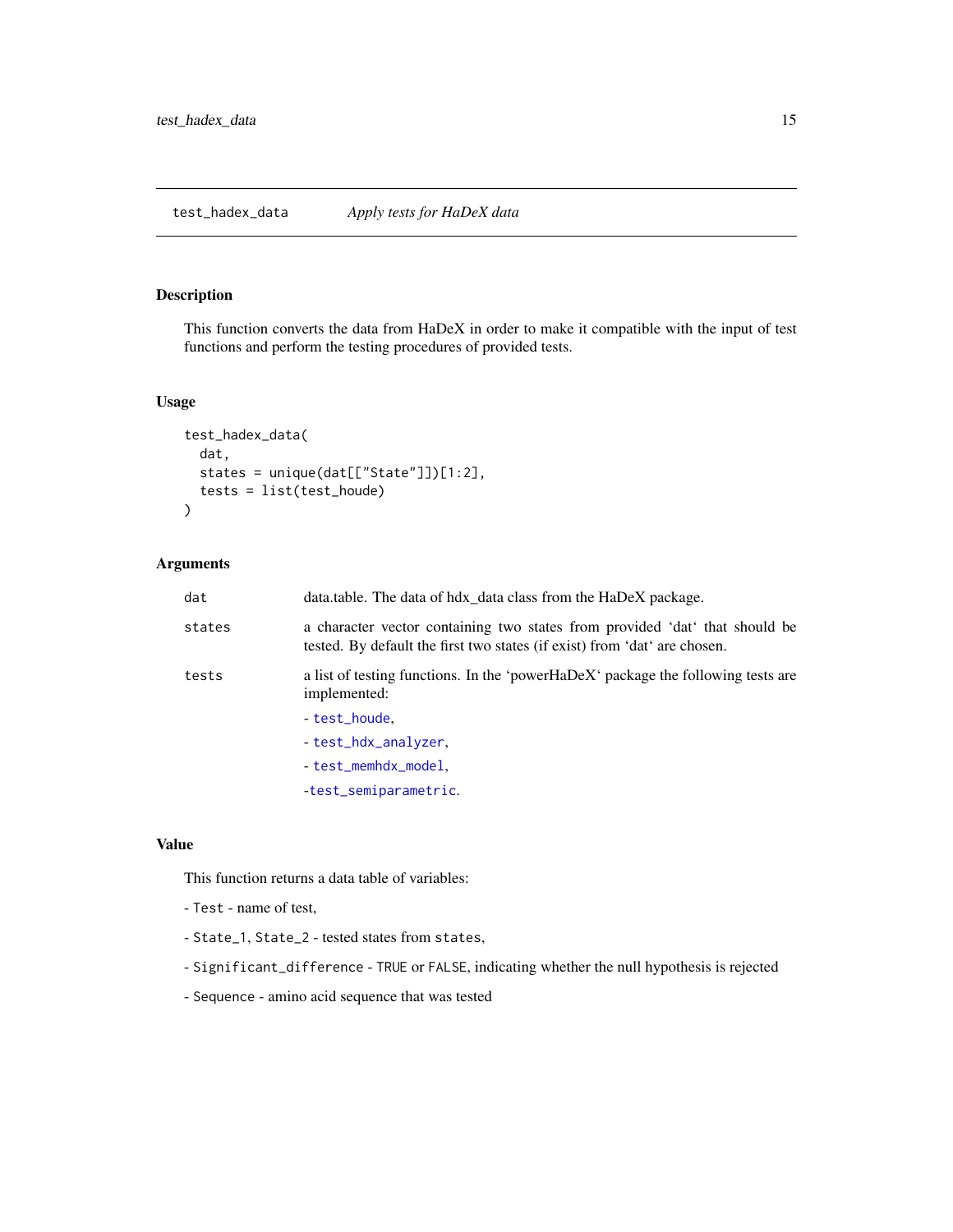<span id="page-15-1"></span><span id="page-15-0"></span>test\_hdx\_analyzer *HDX-Analyzer model*

#### Description

This function performs the test based on the simplest linear models for deuteration curves containing time, state of the protein and the interaction term. Its input and output are compatible with the function [calculate\\_hdx\\_power](#page-2-1).

#### Usage

```
test_hdx_analyzer(data, significance_level = 0.05)
```
#### Arguments

data data.table with deuteration curves significance\_level significance level for tests

#### Value

This function returns a data table compatible with the function [calculate\\_hdx\\_power](#page-2-1).

#### References

Liu, Sanmin et al. (2011). "HDX-analyzer: a novel package for statistical analysis of protein structure dynamics". In:BMC bioinformatics12.1, pp. 1–10.

#### See Also

Other tests:

```
- test_houde
```
- [test\\_memhdx\\_model](#page-17-1)

-[test\\_semiparametric](#page-19-1)

Or [calculate\\_hdx\\_power](#page-2-1) for estimation of power of tests for differences in deuteration levels.

```
theo_spectra_pf_100 <- simulate_theoretical_spectra(sequence = "LVRKDLQN",
                                                     charge = c(3, 5),
                                                     protection_factor = 100,
                                                     times = c(0.167, 5),
                                                     pH = 7.5,
                                                     temperature = 15,
                                                     n_molecules = 500,
                                                     time_step_const = 1,
                                                     use_markov = TRUE)
```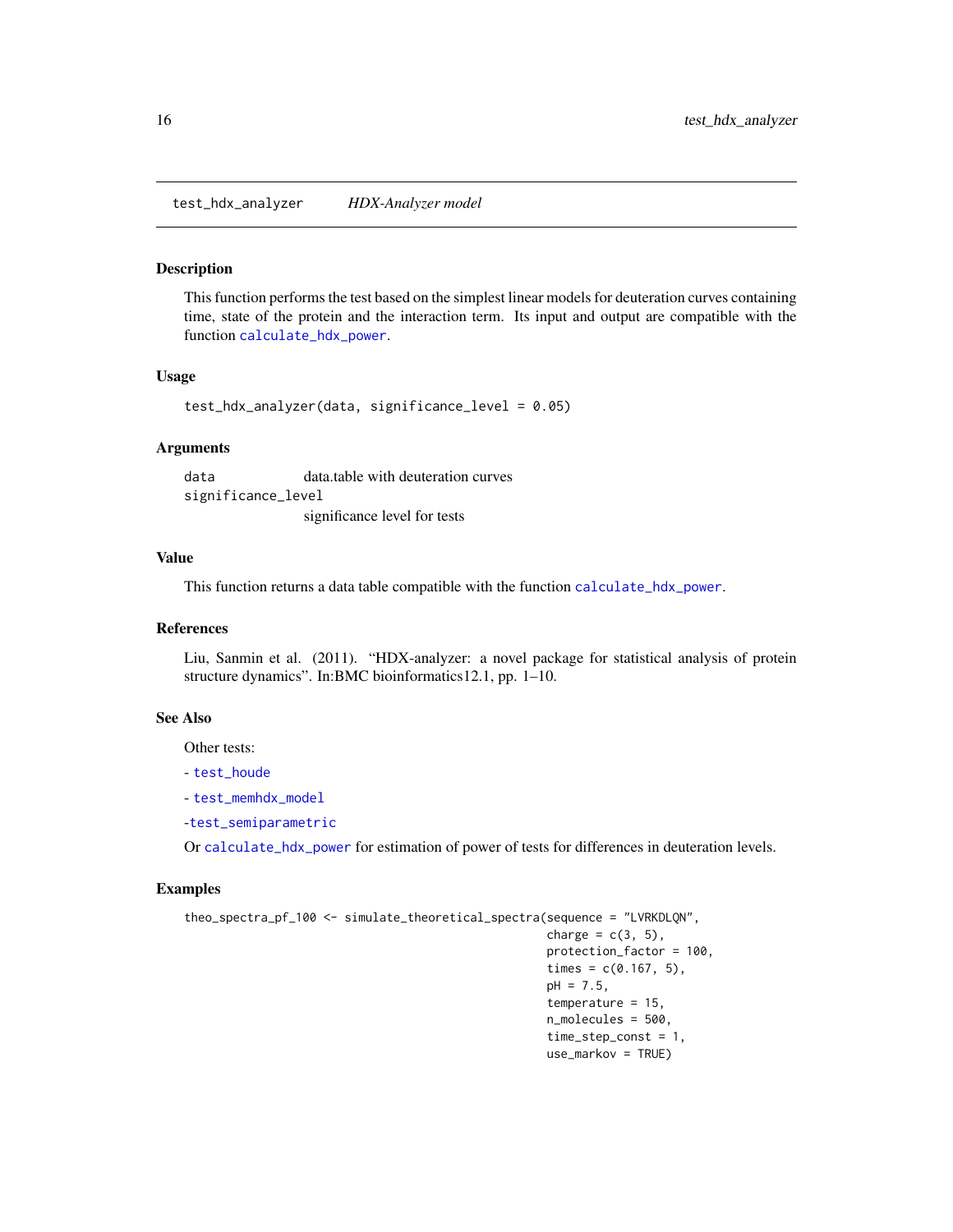```
theo_spectra_pf_200 <- simulate_theoretical_spectra(sequence = "LVRKDLQN",
                                                    charge = c(3, 5),
                                                    protection_factor = 200,
                                                     times = c(0.167, 5),
                                                    pH = 7.5,
                                                     temperature = 15,
                                                     n_molecules = 500,
                                                     time_step_const = 1,
                                                     use_markov = TRUE)
theo_spectra_two_states <- rbind(theo_spectra_pf_100, theo_spectra_pf_200)
deut_curves_p_states <- get_noisy_deuteration_curves(theo_spectra_two_states,
                                                     n_replicates = 4,
                                                     n_experiments = 1,
                                                     reference = 100)[[1]][[1]]
test_hdx_analyzer(deut_curves_p_states)
```
<span id="page-16-1"></span>test\_houde *Houde's test for deuteration curves*

#### Description

This function performs Damian Houde's confidence intervals test for differences in deuteration levels. Its input and output are compatible with the function [calculate\\_hdx\\_power](#page-2-1).

#### Usage

test\_houde(data, significance\_level = 0.05)

#### Arguments

data data.table with deuteration curves significance\_level significance level for tests

#### Value

This function returns a data table compatible with the function [calculate\\_hdx\\_power](#page-2-1).

#### References

Houde, Damian, Steven A Berkowitz, and John R Engen (2011). "The utility of hydrogen/deuterium exchange mass spectrometry in biopharmaceutical comparabilitystudies". In:Journal of pharmaceutical sciences100.6, pp. 2071–2086.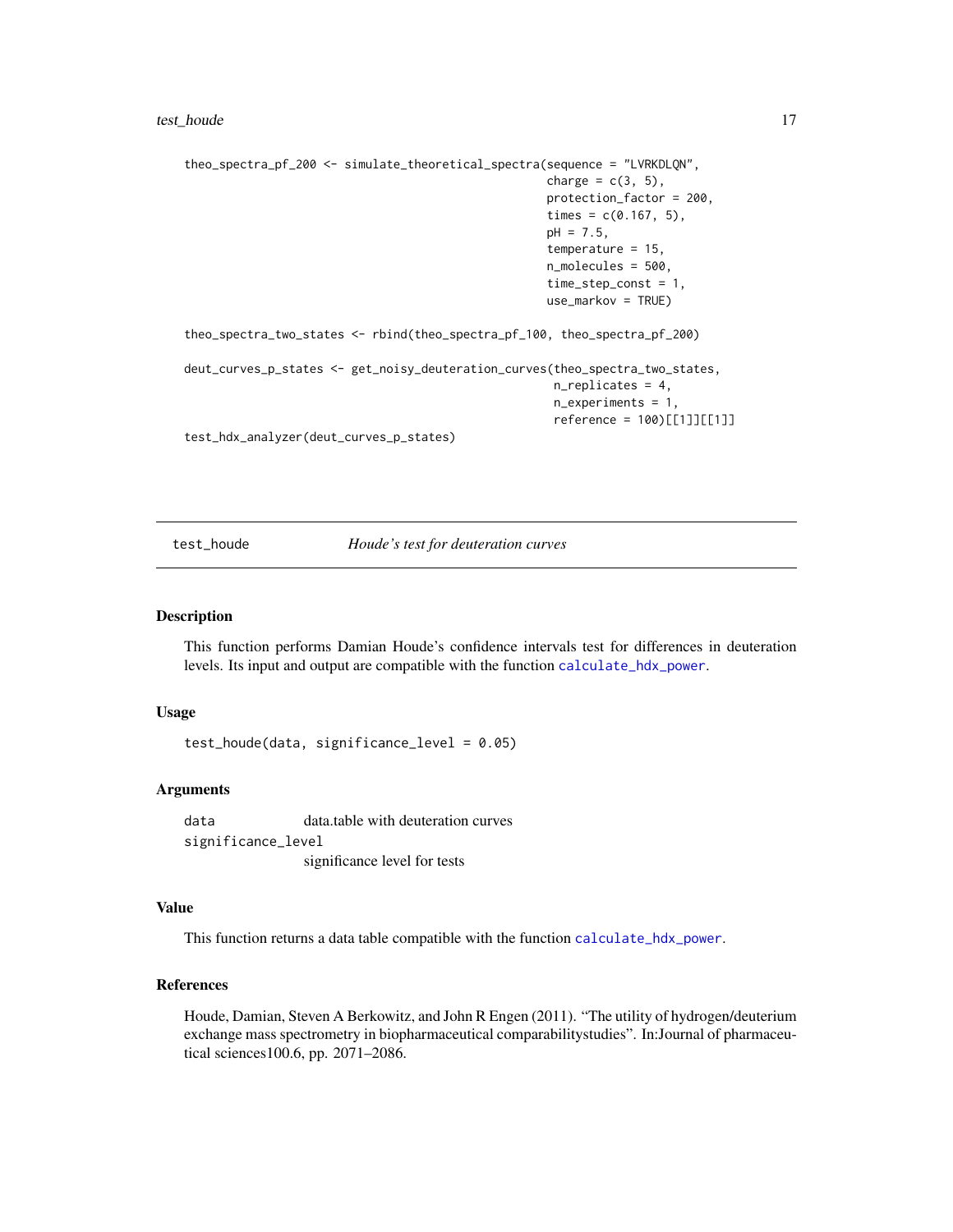#### See Also

Other tests:

- [test\\_hdx\\_analyzer](#page-15-1)

- [test\\_memhdx\\_model](#page-17-1)

-[test\\_semiparametric](#page-19-1)

Or [calculate\\_hdx\\_power](#page-2-1) for estimation of power of tests for differences in deuteration levels.

#### Examples

```
theo_spectra_pf_100 <- simulate_theoretical_spectra(sequence = "LVRKDLQN",
                                                    charge = c(3, 5),
                                                    protection_factor = 100,
                                                     times = c(0.167, 5),
                                                    pH = 7.5,
                                                    temperature = 15,
                                                    n_molecules = 500,
                                                     time_step_const = 1,
                                                    use_markov = TRUE)
theo_spectra_pf_200 <- simulate_theoretical_spectra(sequence = "LVRKDLQN",
                                                    charge = c(3, 5),
                                                    protection_factor = 200,
                                                    times = c(0.167, 5),
                                                    pH = 7.5,
                                                     temperature = 15,
                                                    n_molecules = 500,
                                                     time_step_const = 1,
                                                    use_markov = TRUE)
theo_spectra_two_states <- rbind(theo_spectra_pf_100, theo_spectra_pf_200)
deut_curves_p_states <- get_noisy_deuteration_curves(theo_spectra_two_states,
                                                     n_replicates = 4,
                                                     n_experiments = 1,
                                                     reference = 100)[[1]][[1]]
test_houde(deut_curves_p_states)
```
<span id="page-17-1"></span>test\_memhdx\_model *MEMHDX model*

#### **Description**

This function performs the test based on a linear mixed effects model used in MEMHDX tools. Its input and output are compatible with the function [calculate\\_hdx\\_power](#page-2-1).

#### Usage

```
test_memhdx_model(data, significance_level = 0.05)
```
<span id="page-17-0"></span>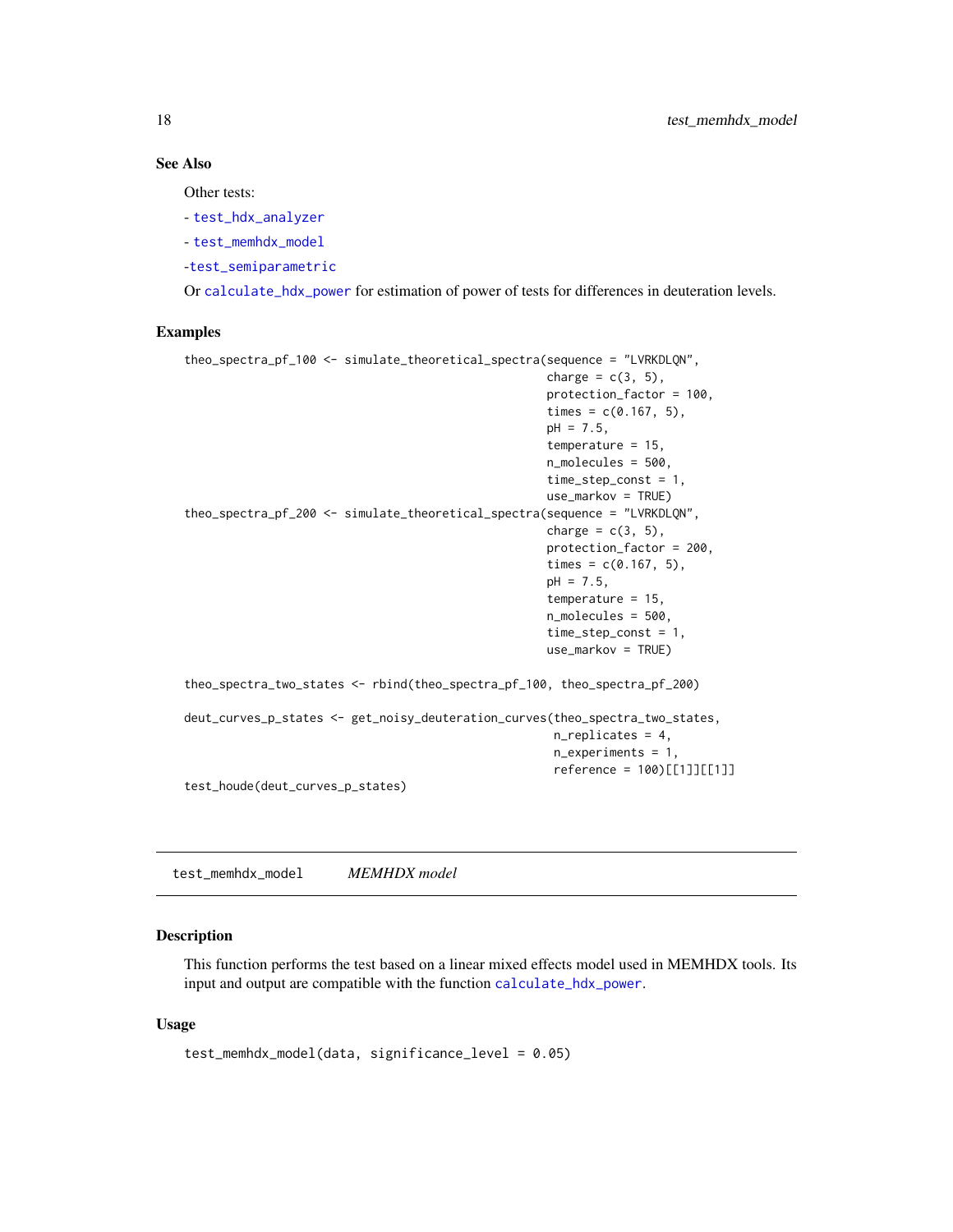#### <span id="page-18-0"></span>**Arguments**

data data.table with deuteration curves significance\_level significance level for tests

#### Value

This function returns a data table compatible with the function [calculate\\_hdx\\_power](#page-2-1).

# References

Hourdel, Véronique et al. (July 2016). "MEMHDX: an interactive tool to expedite the statistical validation and visualization of large HDX-MS data sets". In:Bioinformatics32.22, pp. 3413–3419.issn: 1367-4803.

# See Also

Other tests:

- [test\\_houde](#page-16-1)

- [test\\_hdx\\_analyzer](#page-15-1)

-[test\\_semiparametric](#page-19-1)

Or [calculate\\_hdx\\_power](#page-2-1) for estimation of power of tests for differences in deuteration levels.

```
theo_spectra_pf_100 <- simulate_theoretical_spectra(sequence = "LVRKDLQN",
                                                    charge = c(3, 5),
                                                    protection_factor = 100,
                                                    times = c(0.167, 5),
                                                    pH = 7.5,
                                                     temperature = 15,
                                                    n_molecules = 500,
                                                    time_step_const = 1,
                                                    use_markov = TRUE)
theo_spectra_pf_200 <- simulate_theoretical_spectra(sequence = "LVRKDLQN",
                                                    charge = c(3, 5),
                                                    protection_factor = 200,
                                                    times = c(0.167, 5),
                                                    pH = 7.5,
                                                     temperature = 15,
                                                     n_molecules = 500,
                                                     time_step_const = 1,
                                                    use_markov = TRUE)
theo_spectra_two_states <- rbind(theo_spectra_pf_100, theo_spectra_pf_200)
deut_curves_p_states <- get_noisy_deuteration_curves(theo_spectra_two_states,
                                                     n_replicates = 4,
                                                     n_experiments = 1,
                                                     reference = 100)[[1]][[1]]
```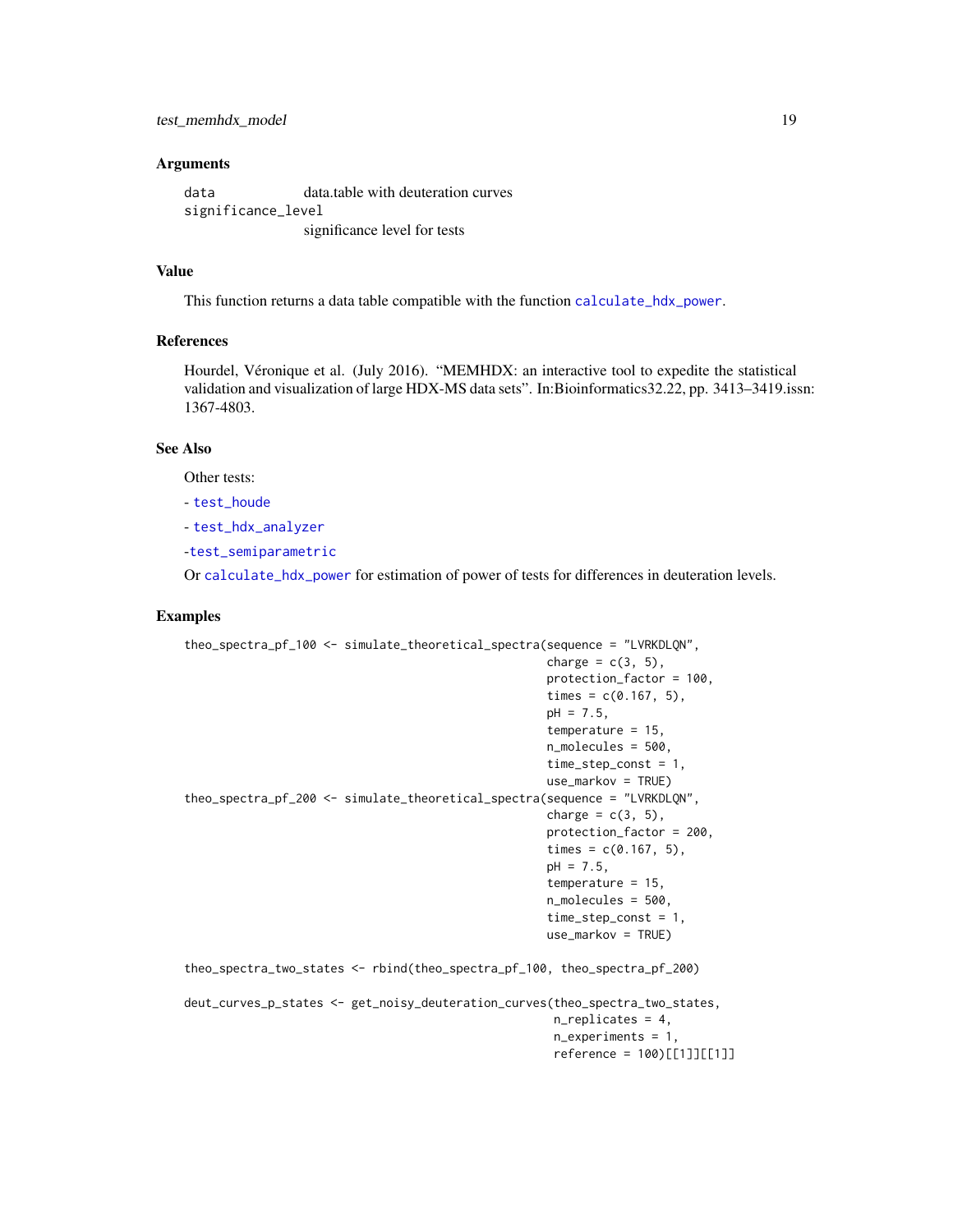test\_memhdx\_model(deut\_curves\_p\_states)

<span id="page-19-1"></span>test\_semiparametric *Semiparametric test for differences in deuteration levels*

#### Description

This function performs the semiparametric test for differences in deuteration levels. Its input and output are compatible with the function [calculate\\_hdx\\_power](#page-2-1).

#### Usage

```
test_semiparametric(data, significance_level = 0.05)
```
#### **Arguments**

data data.table with deuteration curves significance\_level significance level for tests

#### Details

This function uses [truncated\\_lines](#page-0-0). The knots considered in the testing procedure are chosen using ridge regression.

#### Value

This function returns a data table compatible with the function [calculate\\_hdx\\_power](#page-2-1).

#### See Also

Other tests:

- [test\\_houde](#page-16-1)

- [test\\_hdx\\_analyzer](#page-15-1)

-[test\\_memhdx\\_model](#page-17-1)

Or [calculate\\_hdx\\_power](#page-2-1) for estimation of power of tests for differences in deuteration levels.

```
theo_spectra_pf_100 <- simulate_theoretical_spectra(sequence = "LVRKDLQN",
                                                    charge = c(3, 5),
                                                    protection_factor = 100,
                                                    times = c(0.167, 5, 10, 30),
                                                    pH = 7.5,
                                                    temperature = 15,
                                                    n_molecules = 500,
```
<span id="page-19-0"></span>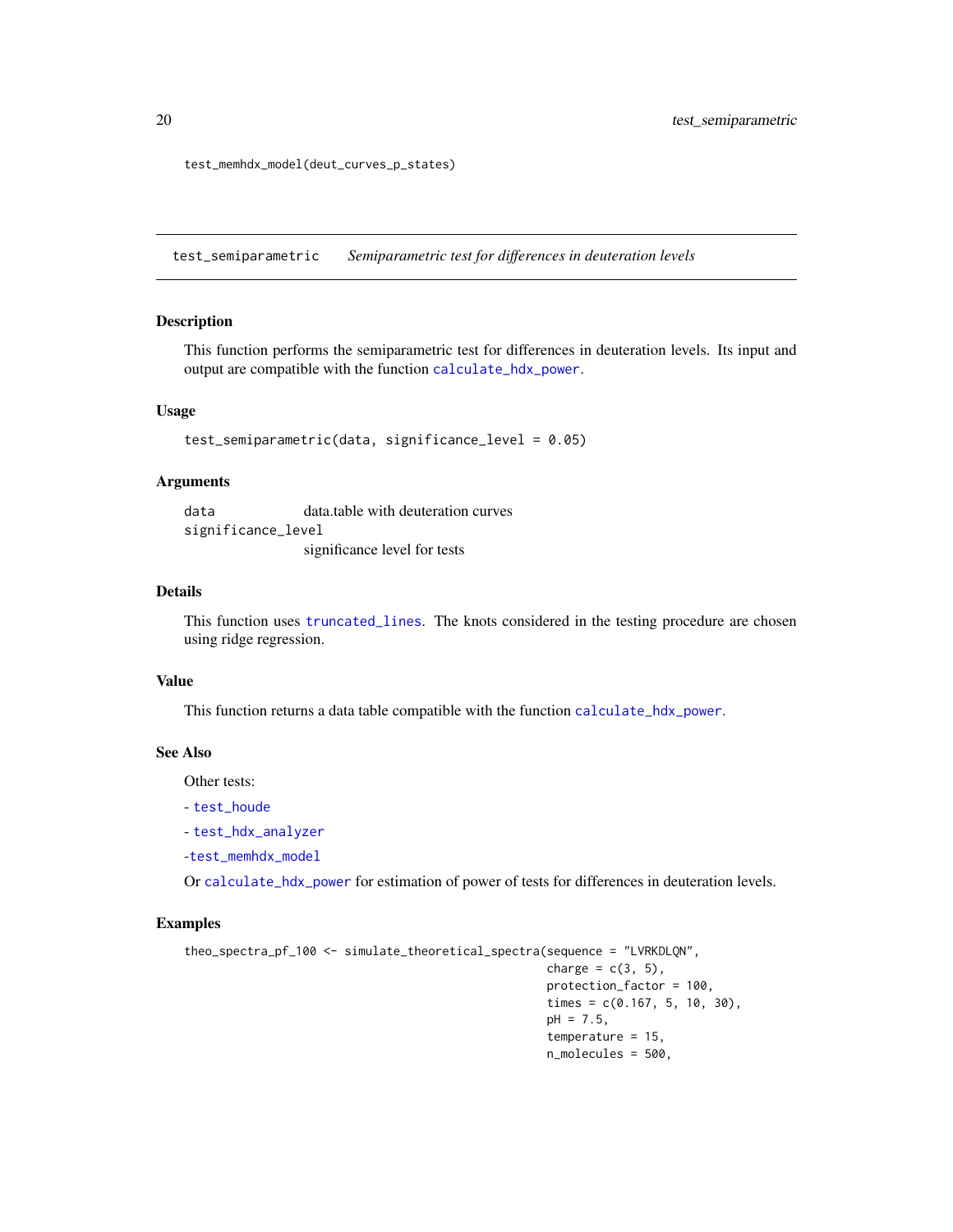```
time_step_const = 1,
                                                    use_markov = TRUE)
theo_spectra_pf_200 <- simulate_theoretical_spectra(sequence = "LVRKDLQN",
                                                    charge = c(3, 5),
                                                    protection_factor = 200,
                                                    times = c(0.167, 5, 10, 30),
                                                    pH = 7.5,
                                                    temperature = 15,
                                                    n_molecules = 500,
                                                    time_step_const = 1,
                                                    use_markov = TRUE)
theo_spectra_two_states <- rbind(theo_spectra_pf_100, theo_spectra_pf_200)
deut_curves_p_states <- get_noisy_deuteration_curves(theo_spectra_two_states,
                                                     n_replicates = 4,
                                                     n_experiments = 1,
                                                     reference = 100)[[1]][[1]]
test_semiparametric(deut_curves_p_states)
```